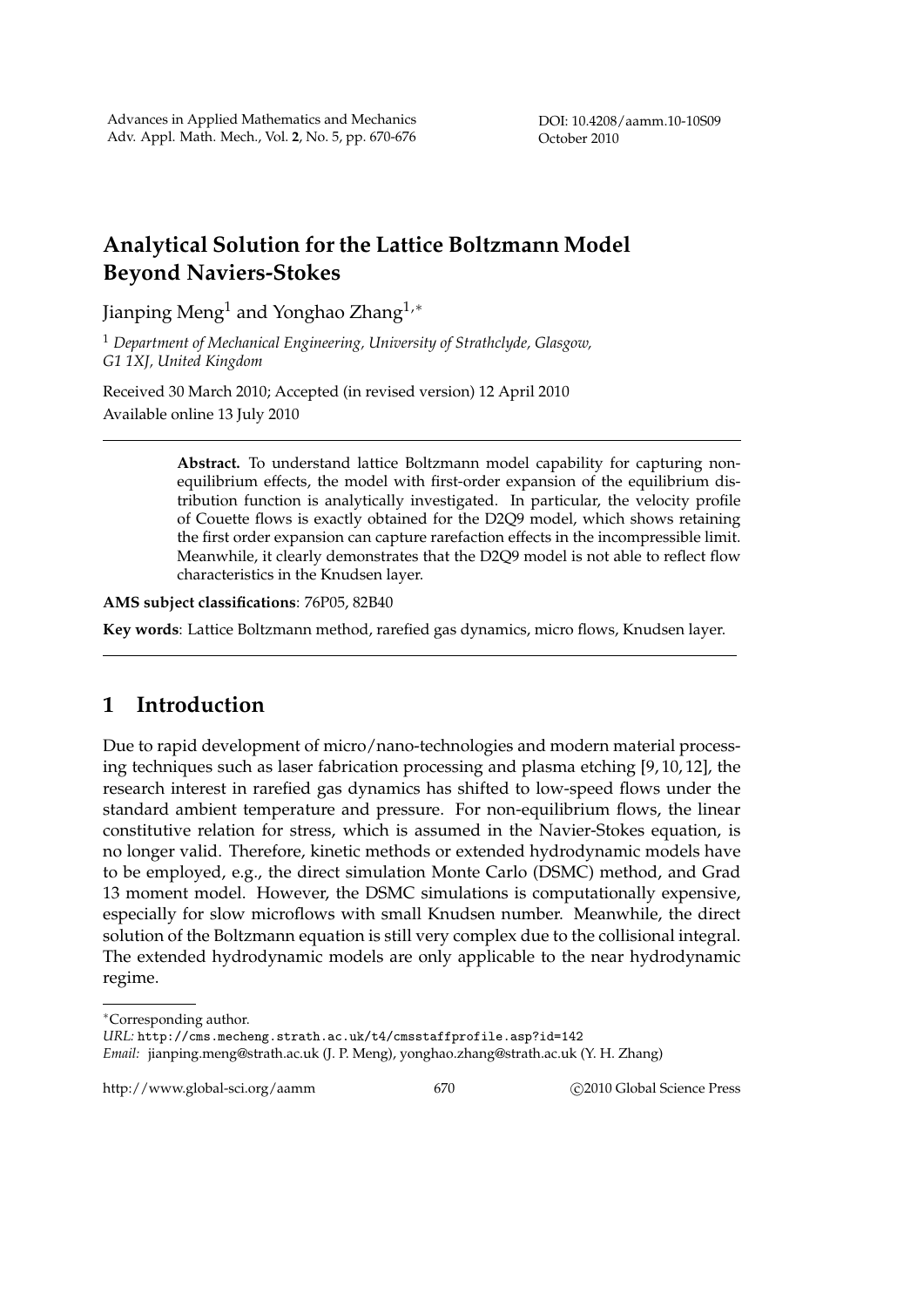The lattice Boltzmann (LB) framework can be served as an alternative computationally efficient method for non-equilibrium gas flows. It was originally developed for hydrodynamics and is proved to be a viable numerical tool  $[1, 4, 5, 17, 25]$ . Compared to the traditional kinetic theory, the LB framework can be efficient since it utilizes a minimal set of velocities in the phase space [5]. Therefore, significant efforts have been devoted to develop or examine the capability of LB models for finite Knudsen number flows, e.g., [1, 2, 6, 11, 13, 21, 22, 24, 26–30]. It was shown that the LB model with discrete velocity set derived from high-order Gauss Hermite quadratures can provide a computationally efficient way of solving the Boltzmann model equation. It can asymptotically recover the Bhatnagar-Gross-Krook (BGK) equation. With the first order approximation of the equilibrium distribution function, it is equivalent to discrete velocity model (DVM) approach of solving the linearized BGK (LBGK) equation [16]. Therefore, the corresponding LB model can capture non-equilibrium effects.

In this work, we will analytically investigate the capability of LB model for nonequilibrium flows. With the first order expansion, the governing equations for distribution function can be great simplified so that they can be solved directly by using available mathematical techniques [14, 19, 20]. In particular, the exact velocity profile of Couette flows will be obtained for the so-called D2Q9 model [18].

#### **2 Lattice Boltzmann model**

LB models can be constructed by utilizing the Gauss-Hermite quadratures [7,8,15,23, 24]. The Boltzmann-BGK equation is

$$
\frac{\partial f}{\partial t} + \zeta \cdot \nabla f + g \cdot \nabla_{\zeta} f = -\frac{p}{\mu} (f - f^{eq}), \qquad (2.1)
$$

where *f* denotes the distribution function; *ξ*, the phase velocity; *p*, the pressure; *g*, the body force; and  $\mu$ , the gas viscosity. To examine rarefaction effects, it is convenient to use the following non-dimensional variables

$$
\hat{r} = \frac{r}{L'}, \qquad \hat{u} = \frac{u}{\sqrt{RT_0}}, \qquad \hat{t} = \frac{\sqrt{RT_0}t}{L}, \qquad (2.2a)
$$

$$
\hat{g} = \frac{Lg}{RT_0}, \qquad \hat{\xi} = \frac{\xi}{\sqrt{RT_0}}, \qquad \hat{T} = \frac{T}{T_0}, \tag{2.2b}
$$

where *u* is the macroscopic velocity; *R*, the gas constant; *T*, the gas temperature;  $T_0$ , the reference temperature; *r*, the spatial position; and *L*, the characteristic length of the flow system. The symbol *hat*, which denotes dimensionless value, will hereinafter be omitted. The Knudsen number can be defined by using macroscopic properties as

$$
Kn = \frac{\mu\sqrt{RT_0}}{pL}.
$$
\n(2.3)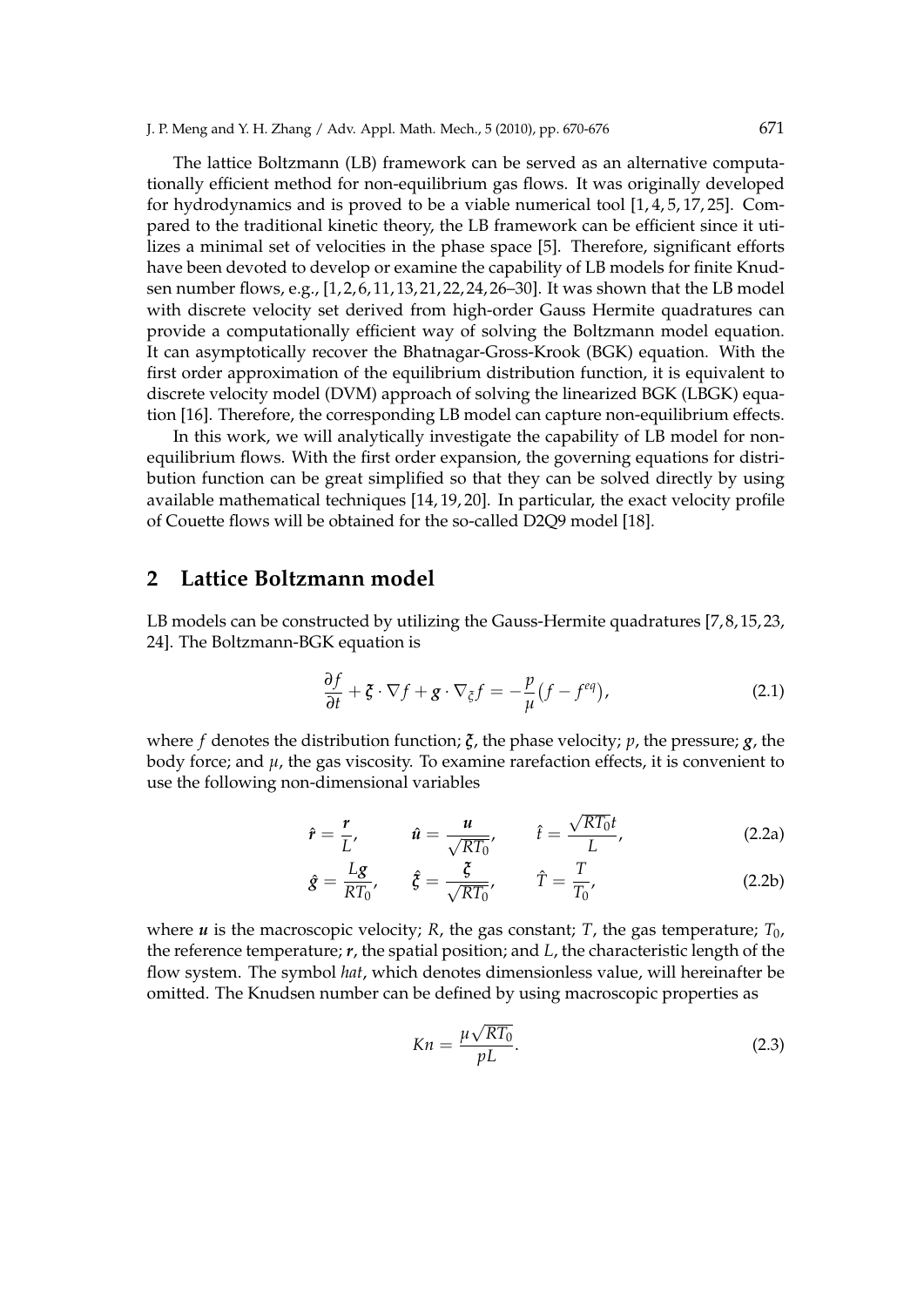Based on these non-dimensional variables, the non-dimensional form of the BGK equation becomes

$$
\frac{\partial f}{\partial t} + \zeta \cdot \nabla f + g \cdot \nabla_{\zeta} f = -\frac{1}{Kn} (f - f^{eq}), \qquad (2.4)
$$

where the Maxwell distribution in *D*-dimensional Cartesian coordinates can be written as i

$$
f^{eq} = \frac{\rho}{(2\pi T)^{D/2}} \exp\left[\frac{-(\zeta - u)^2}{2T}\right].
$$
 (2.5)

By choosing an apropriate Hermite expansion and a sufficiently accurate Gauss-Hermite quadrature, Eq. (2.4) can be discretized as

$$
\frac{\partial f_{\alpha}}{\partial t} + \xi_{\alpha} \cdot \nabla f_{\alpha} = -\frac{1}{Kn} \left( f_{\alpha} - f_{\alpha}^{eq} \right) + g_{\alpha}, \tag{2.6}
$$

where

$$
f_{\alpha} = \frac{w_{\alpha}f(r,\xi_{\alpha},t)}{\omega(\xi_{\alpha})}, \quad f_{\alpha}^{eq} = \frac{w_{\alpha}f^{eq}(r,\xi_{\alpha},t)}{\omega(\xi_{\alpha})}, \quad \text{and} \quad g_{\alpha} = \frac{w_{\alpha}F(r,\xi_{\alpha},t)}{\omega(\xi_{\alpha})}.
$$

Therefore, the LB equation, i.e., Eq. (2.6) is now obtained by discretizing Eq. (2.4) in the velocity space. The specific form of  $f_{\alpha}^{eq}$  and  $g_{\alpha}$  can be accordingly obtained. For isothermal problems where  $T = 1$ , a typical choice is the following second order form

$$
f_{\alpha}^{eq} = w_{\alpha}\rho\Big\{1 + \xi_{\alpha} \cdot u + \frac{1}{2}\big[(\xi_{\alpha} \cdot u)^2 - u^2\big]\Big\},\tag{2.7a}
$$

$$
g_{\alpha} = w_{\alpha}\rho\Big\{g\cdot\xi + (g\cdot\xi)(u\cdot\xi) - g\cdot u\Big\}.
$$
 (2.7b)

It was shown that the Gauss-Hermite quadrature is the upmost factor in determining how accurate rarefaction effects can be captured while the Hermite expansion order for the equilibrium distribution function is not relevant [16]. The first-order expansion is sufficient for the LB model to capture isothermal non-equilibrium flow phenomena in the incompressible limit, if the Gauss-Hermite quadratures can provide sufficient accuracy [16]. This has been confirmed both theoretically and numerically [16].

In this work, we will further analytically investigate simple Couette flows to see whether the rarefaction effect can be described in the LB model. The equilibrium distribution function, *f eq*, where the first order expansion is retained, can be written as  $\overline{a}$ ª

$$
f_{\alpha}^{eq} = w_{\alpha}\rho\{1 + \xi_{\alpha} \cdot u\}.
$$
 (2.8)

By introducing

 $f_{\alpha} = f_{\alpha}^0 (1 + \varphi_{\alpha}),$ 

where  $f^0_\alpha$  is the equilibrium distribution function with  $u=0$ , Eq. (2.6) can rewritten as (see [16])

$$
\frac{\partial \varphi_{\alpha}}{\partial t} + \xi \cdot \nabla \varphi_{\alpha} = -\frac{1}{Kn} (\varphi_{\alpha} - \xi_{\alpha} \cdot u), \qquad (2.9)
$$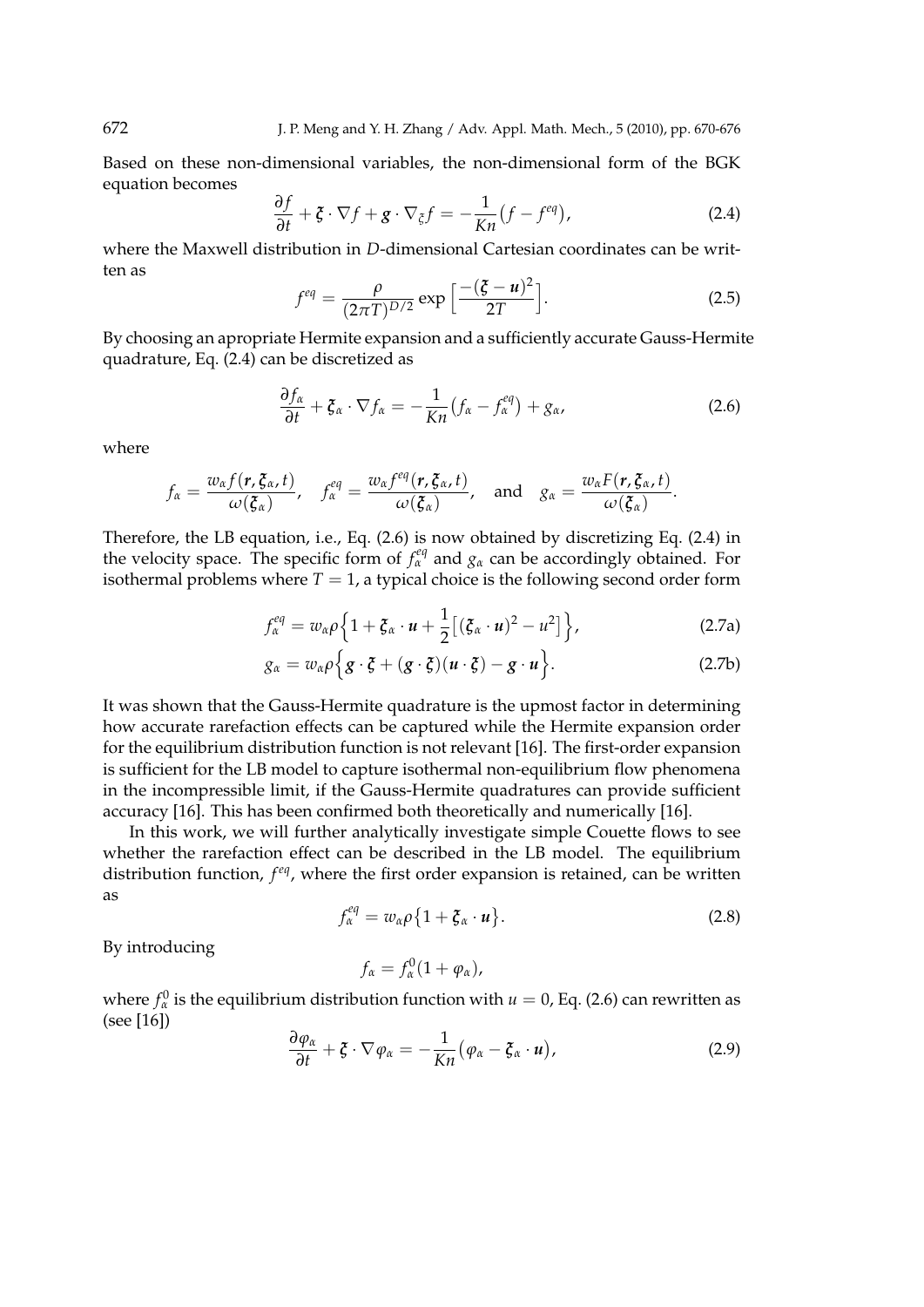in the incompressible limit, which is the linearized form of Eq. (2.6). For simplicity, the force term has been omitted. In the following, the so-called D2Q9 model will be examined, which has the discrete velocity set as

$$
\xi_{\alpha x} = [0, \sqrt{3}, \sqrt{3}, 0, -\sqrt{3}, -\sqrt{3}, -\sqrt{3}, 0, \sqrt{3}], \qquad (2.10a)
$$

$$
\xi_{\alpha y} = [0, 0, \sqrt{3}, \sqrt{3}, \sqrt{3}, 0, -\sqrt{3}, -\sqrt{3}, -\sqrt{3}],
$$
\n(2.10b)

$$
w_{\alpha} = \left[\frac{4}{9}, \frac{1}{9}, \frac{1}{36}, \frac{1}{9}, \frac{1}{36}, \frac{1}{9}, \frac{1}{36}, \frac{1}{9}, \frac{1}{36}\right].
$$
 (2.10c)

# **3 Analytical solution for the Couette flow**

With simple geometry, the Couette flow can mimic many realistic shear dominant applications. To ensure the rarefaction effects are not discounted by inappropriate boundary condition, the Maxwellian diffuse reflection boundary condition will be used [3] to describe gas/surface interactions. The lower plate is located at *y*=−1/2 and the upper one at  $y=1/2$ , and they are set to be moving with the velocities  $U_1$  and *U*<sup>2</sup> respectively.

For steady Couette flow, the exact form of nine governing equations for the D2Q9 model can be written as

$$
\omega \varphi_1(y) = 0,\tag{3.1a}
$$

$$
-\omega\sqrt{3}u_x + \omega\varphi_2(y) = 0,\tag{3.1b}
$$

$$
\sqrt{3}\frac{d}{dy}\varphi_3(y) - \omega\sqrt{3}u_x + \omega\varphi_3(y) = 0,
$$
\n(3.1c)

$$
\sqrt{3}\frac{d}{dy}\varphi_4(y) + \omega\varphi_4(y) = 0,\tag{3.1d}
$$

$$
\sqrt{3}\frac{d}{dy}\varphi_5(y) + \omega\sqrt{3}u_x + \omega\varphi_5(y) = 0,
$$
\n(3.1e)

$$
\omega\sqrt{3}u_x + \omega\varphi_6(y) = 0,\tag{3.1f}
$$

$$
-\sqrt{3}\frac{d}{dy}\varphi_7(y) + \omega\sqrt{3}u_x + \omega\varphi_7(y) = 0,
$$
\n(3.1g)

$$
-\sqrt{3}\frac{d}{dy}\varphi_8(y) + \omega\varphi_8(y) = 0,
$$
\n(3.1h)

$$
-\sqrt{3}\frac{d}{dy}\varphi_9(y) - \omega\sqrt{3}u_x + \omega\varphi_9(y) = 0,
$$
\n(3.1i)

where

$$
\omega = \frac{1}{Kn}.
$$

To obtain the velocity profile, only Eqs. (3.1b)-(3.1i) are relevant, though one can directly solve Eqs. (3.1a),(3.1d) and (3.1h). Moreover, we have the following relations

$$
\varphi_6(y) = -\varphi_2(y),\tag{3.2a}
$$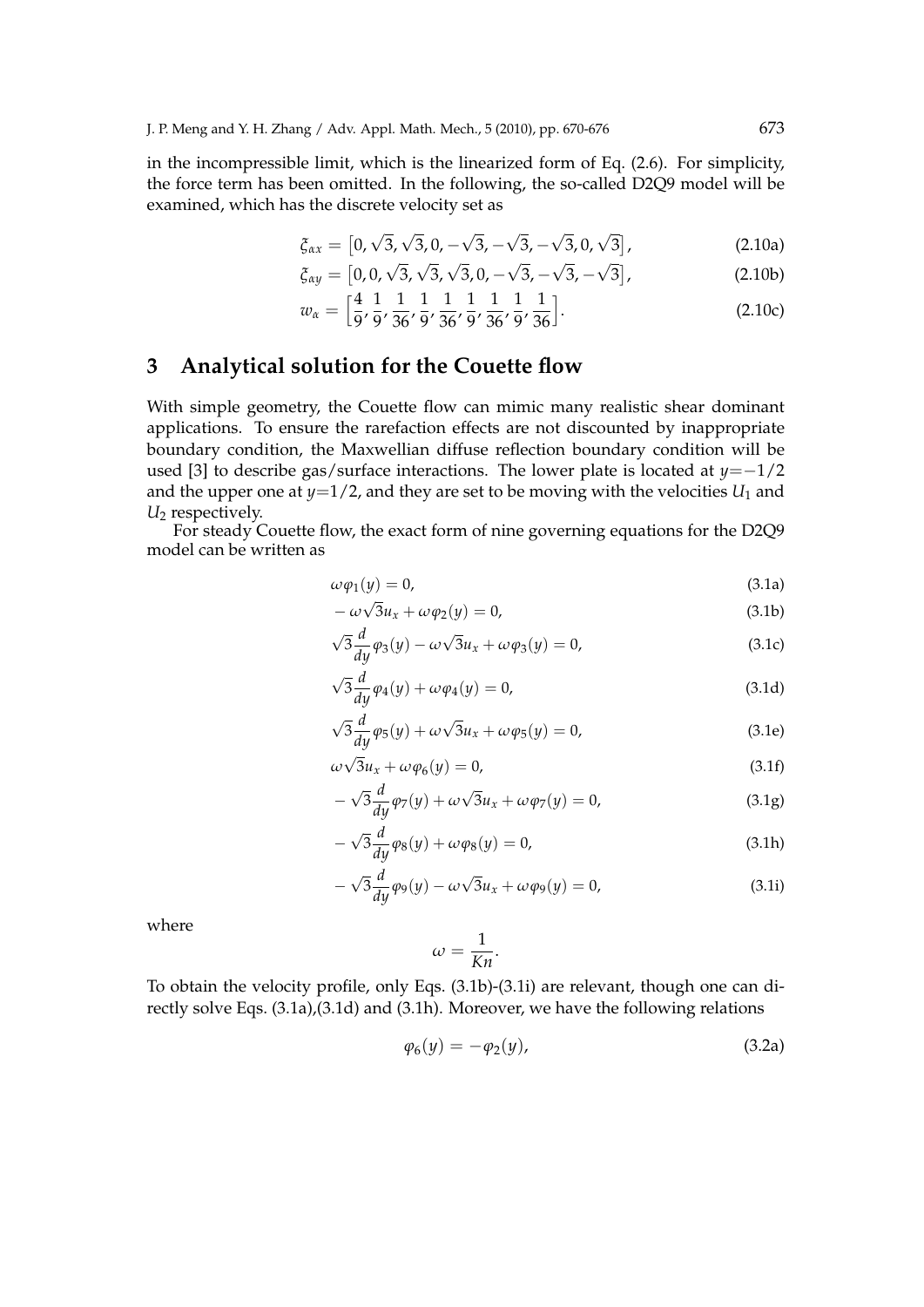674 J. P. Meng and Y. H. Zhang / Adv. Appl. Math. Mech., 5 (2010), pp. 670-676

$$
\sqrt{3}\frac{d}{dy}\big[\varphi_3(y) + \varphi_5(y)\big] + \omega\big[\varphi_3(y) + \varphi_5(y)\big] = 0,\tag{3.2b}
$$

$$
-\sqrt{3}\frac{d}{dy}\big[\varphi_7(y)+\varphi_9(y)\big]+\omega\big[\varphi_7(y)+\varphi_9(y)\big]=0.\tag{3.2c}
$$

Therefore, there are only four independent equations.

One can explicitly solve Eqs. (3.1b)-(3.1i). The solutions are

$$
\varphi_2(y) = \frac{1}{4\omega} \left( \omega C_2 e^{\frac{1}{3}\omega\sqrt{3}y} + 2C_4 y \omega + 2C_3 \omega + 4\sqrt{3}C_4 \right) + \frac{1}{2} C_4 y + \frac{1}{2} C_3 - \frac{1}{4} C_2 e^{\frac{1}{3}\omega\sqrt{3}y},
$$
\n(3.3a)

$$
\varphi_3(y) = \frac{1}{2} C_1 e^{-\frac{1}{3}\omega\sqrt{3}y} + C_4 y + C_3,\tag{3.3b}
$$

$$
\varphi_5(y) = \frac{1}{2} C_1 e^{-\frac{1}{3}\omega\sqrt{3}y} - C_4 y - C_3,\tag{3.3c}
$$

$$
\varphi_6(y) = -\frac{1}{4\omega} \left( \omega C_2 e^{\frac{1}{3}\omega\sqrt{3}y} + 2C_4 y \omega + 2C_3 \omega + 4\sqrt{3}C_4 \right) \n- \frac{1}{2} C_4 y - \frac{1}{2} C_3 + \frac{1}{4} C_2 e^{\frac{1}{3}\omega\sqrt{3}y},
$$
\n(3.3d)

$$
\varphi_7(y) = C_2 e^{\frac{1}{3}\omega\sqrt{3}y} - \frac{1}{2\omega} \left( \omega C_2 e^{\frac{1}{3}\omega\sqrt{3}y} + 2C_4 y \omega + 2C_3 \omega + 4\sqrt{3}C_4 \right),
$$
(3.3e)

$$
\varphi_9(y) = \frac{1}{2\omega} \left( \omega C_2 e^{\frac{1}{3}\omega\sqrt{3}y} + 2C_4 y \omega + 2C_3 \omega + 4\sqrt{3}C_4 \right),\tag{3.3f}
$$

therefore, the macroscopic velocity  $u_x = \sum_{\alpha} w_{\alpha} \xi_{\alpha x} \varphi_{\alpha}$  is

$$
u_x = \frac{1}{3\omega} \left( \sqrt{3}C_4 y \omega + \sqrt{3}C_3 \omega + 3C_4 \right).
$$
 (3.4)

The coefficients can be determined by the kinetic boundary conditions, i.e.,

$$
C_1 = 0,
$$
  $C_2 = 0,$  (3.5a)

$$
C_3 = \frac{1}{2} \frac{\sqrt{3}(\omega U_1 + 4\sqrt{3}U_1 + U_2 \omega)}{\omega + 2\sqrt{3}}, \qquad C_4 = \frac{\omega \sqrt{3}(-U_1 + U_2)}{\omega + 2\sqrt{3}}.
$$
 (3.5b)

Finally, we obtain the macroscopic velocity profile across the two plates for different Knudsen numbers

$$
u_x = \frac{y\Delta U}{1 + 2\sqrt{3}Kn} + U,\tag{3.6}
$$

where

$$
U=\frac{U_1+U_2}{2}, \quad \text{and} \quad \Delta U=U_2-U_1.
$$

This solution completely agrees with the one given in [2,28]. However, it is interesting to compare our analytical process with the one used in [2, 28] where the second-order expansion for the equilibrium distribution function is used. This again clearly proves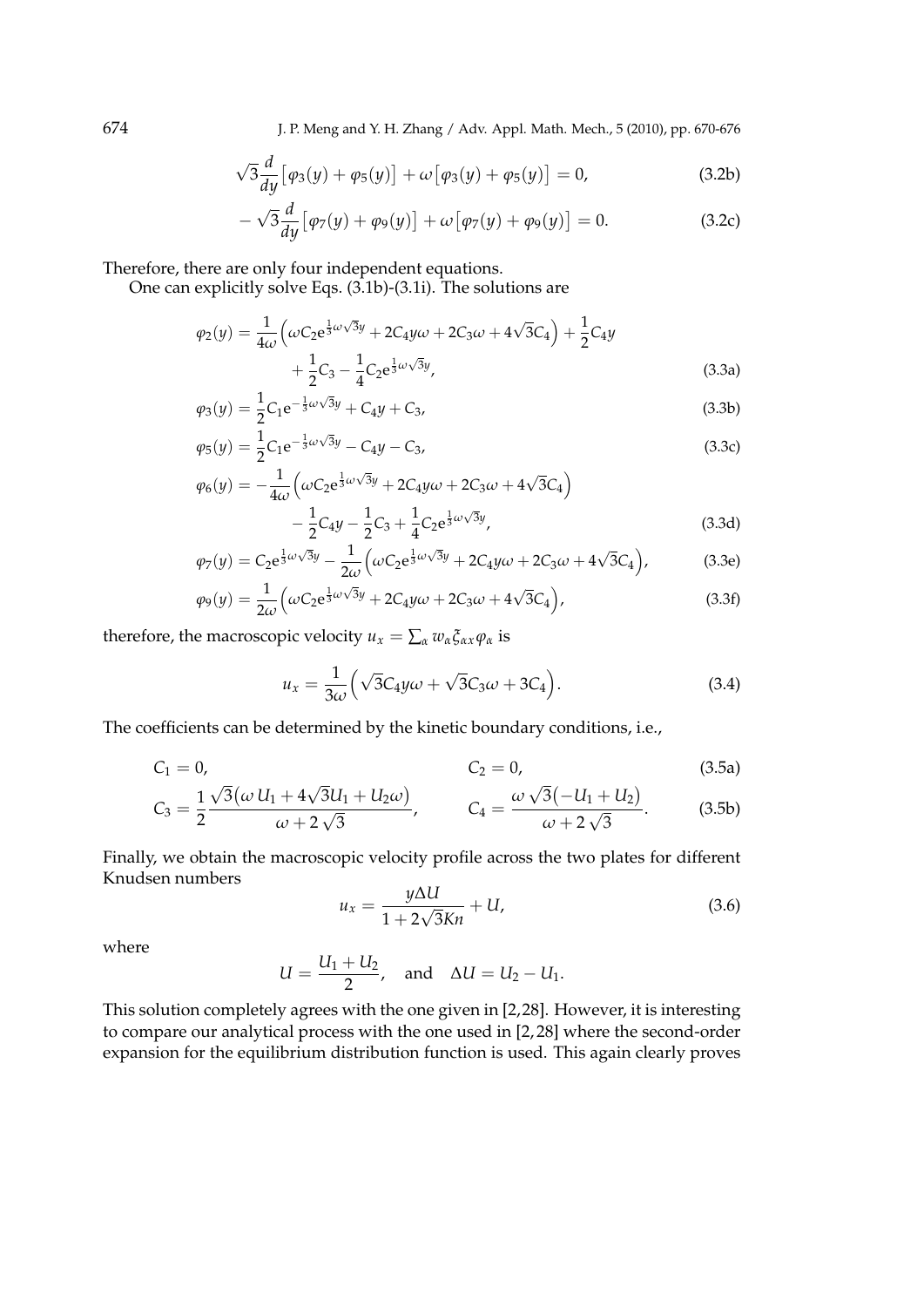that retaining the first-order expansion of the equilibrium distribution function is sufficient for capturing rarefaction effects in the incompressible limit. The result shows that the D2Q9 model fails to capture flow characteristics in the Knudsen layer, i.e., the nonlinear constitutive relations. Our analysis will be extended to search for exact solutions to higher-order LB models, and we will report our findings in due course.

# **4 Conclusions**

We have analytically investigated the capability of LB model with the first-order expansion of the equilibrium distribution function for non-equilibrium flows. The exact velocity profile of Couette flow for the D2Q9 model reveals that the LB model with the first-order expansion of the equilibrium distribution function is sufficient for capturing rarefaction effects in the incompressible limit.

### **Acknowledgments**

This work was financially supported by the Engineering and Physical Sciences Research Council U.K. under Grants No. EP/ F028865/1. The research leading to these results has received the funding from the European Community's Seventh Framework Programme FP7/2007-2013 under grant agreement ITN GASMEMS No. 215504.

# **References**

- [1] C. K. AIDUN AND J. R. CLAUSEN, *Lattice-Boltzmann method for complex flows*, Annu. Rev. Fluid. Mech., 42 (2010), pp. 439–472.
- [2] S. ANSUMALI, I. V. KARLIN, S. ARCIDIACONO, A. ABBAS AND N. I. PRASIANAKIS, *Hydrodynamics beyond Navier-Stokes: Exact solution to the lattice Boltzmann hierarchy*, Phys. Rev. Lett., 98(4) (2007), 124502.
- [3] S. ANSUMALI AND I. V. KARLIN, *Kinetic boundary conditions in the lattice Boltzmann method*, Phys. Rev. E., 66(6) (2002), 026311.
- [4] R. BENZI, S. SUCCI AND M. VERGASSOLA, *The lattice Boltzmann equation: Theory and applications*, Phys. Rep., 222 (1992), pp. 145–197.
- [5] S. Y. CHEN AND G. D. DOOLEN, *Lattice Boltzmann method for fluid flows*, Annu. Rev. Fluid. Mech., 30 (1998), pp. 329–364.
- [6] Z. L. GUO, T. S. ZHAO AND Y. SHI, *Physical symmetry, spatial accuracy, and relaxation time of the lattice Boltzmann equation for microgas flows*, J. Appl. Phys., 99(8) (2006), 074903.
- [7] X. Y. HE AND L. S. LUO, *A priori derivation of the lattice Boltzmann equation*, Phys. Rev. E., 55 (1997), pp. 6333–6336.
- [8] X. Y. HE AND L. S. LUO, *Theory of the lattice Boltzmann method: From the Boltzmann equation to the lattice Boltzmann equation*, Phys. Rev. E., 56 (1997), pp. 6811–6817.
- [9] C. M. HO AND Y. C. TAI, *Review: MEMS and its applications for flow control*, J. Fluid. Eng., 118 (1996), pp. 437–447.
- [10] C. M. HO AND Y. C. TAI, *Micro-electro-mechanical-systems (MEMS) and fluid flows*, Annu. Rev. Fluid. Mech., 30 (1998), pp. 579–612.